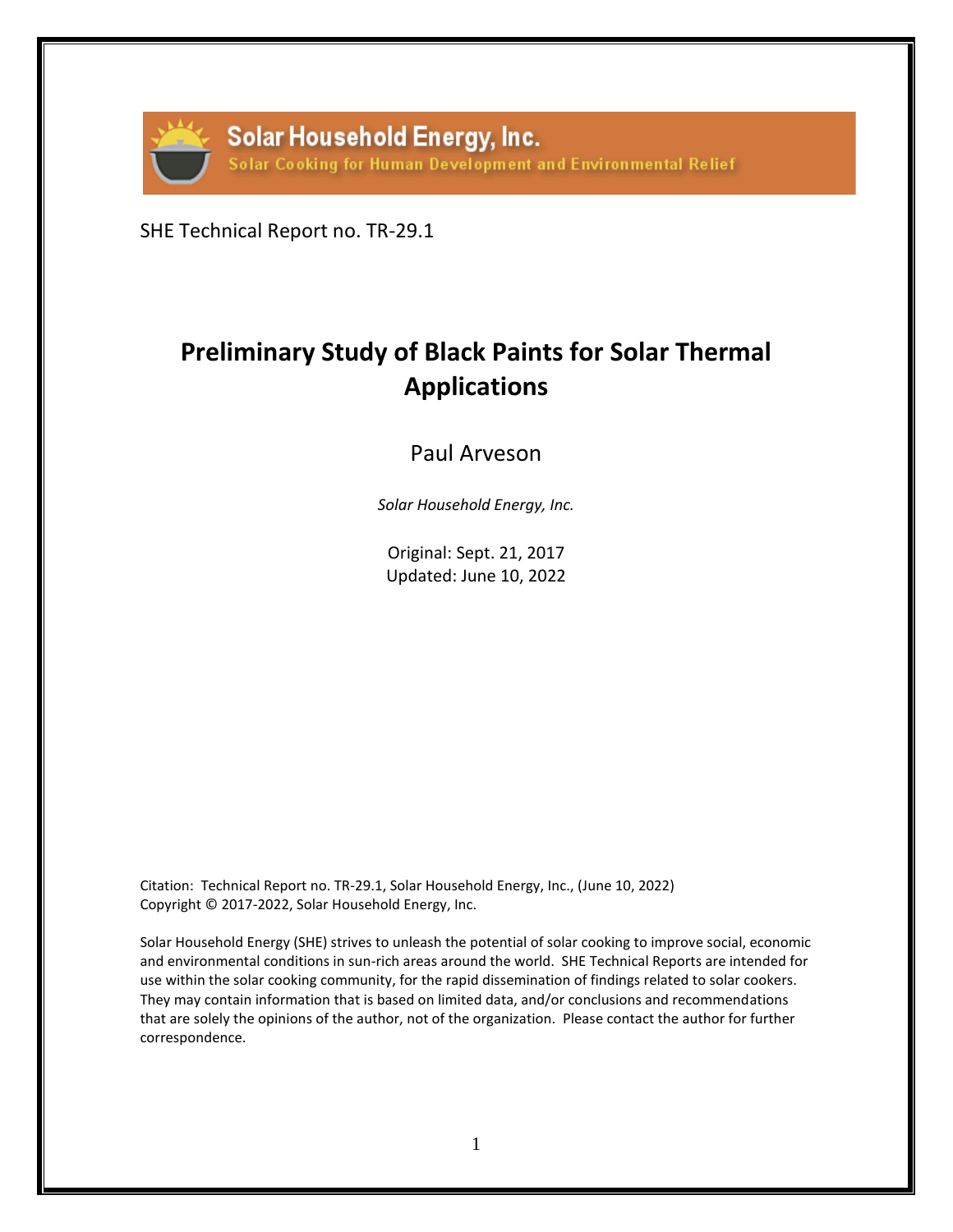## **Preliminary Study of Black Paints for Solar Thermal Applications**

This note records some information about black paints that may be used in the construction of solar cookers. Black surfaces absorb solar radiation better than lighter colored surfaces on cooking pots or the interior of box cookers, so black paints can improve solar cooker performance in these applications. However, paints also have other considerations, namely durability and toxicity. This note also addresses these issues briefly.

#### **Optical characteristics of black paints**

Ideally, solar cookers should be constructed of parts that have one of these three optical properties:

- High specular reflectivity of reflector surfaces;
- High absorbance of pot surfaces to be heated;
- High transmission across the visible spectrum for heat shields.

This experiment examines the performance of two types of black spray paints intended for possible use on cooking pots. Here "performance" only means the ability to absorb sunlight across the total solar spectrum. There are other requirements for paints, such as vapor emissions, that must be studied in other experiments.

### **Experimental setup**



An infrared camera, KMoon model HT-02 was used for capturing images. This infrared camera is sensitive to radiation in the range  $8 - 14$  microns, corresponding to temperatures from below 0 to 100 deg. C. Its false-color image was set on the "rainbow" color scale (as shown in the lower right corner of each image). The emissivity of the camera was set to 0.95 for all readings. The background temperature level was set at 22 deg. C. The temperature readings in the images are the values at the position of the square icon near the center of the image.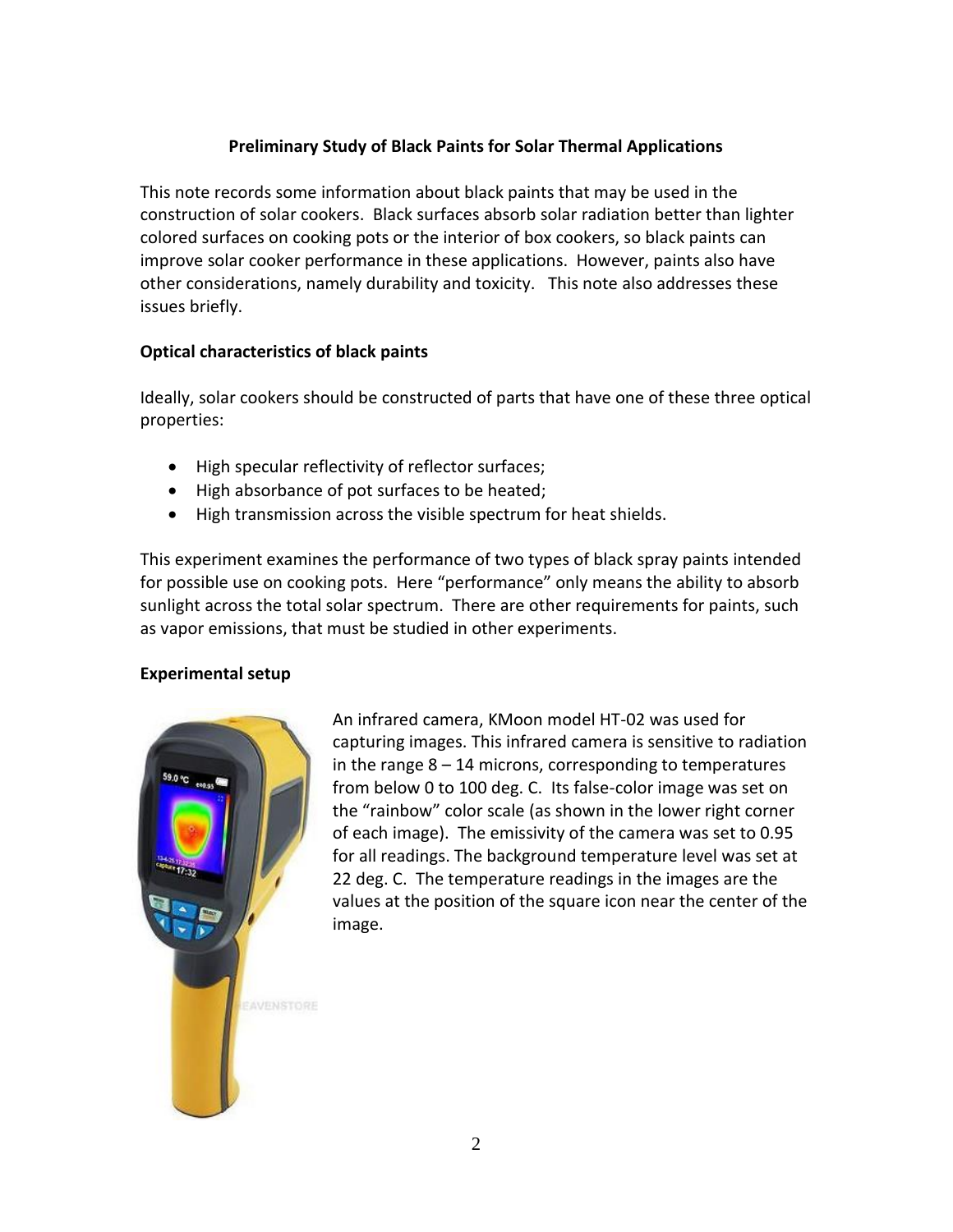

Figure 1 –The test items were three aluminum disks, each 12 in. (30 cm) diameter, 0.06 in. (0.15 cm) thick. These were set flat on a concrete sidewalk in clear sun and allowed to heat to equilibrium (over 15 minutes). The disk on the left is painted on the left half with Krylon Ultra-Black 1602 spray paint (see Appendix for sources). The other half is painted with Rust-Oleum High Heat stove paint. The middle disk is painted entirely with the High Heat stove paint. The right disk is bare unpolished aluminum.



Figure 2 – This is an image of the disks in infrared light. Note that the aluminum disk, shows dark blue, which is cooler than the sidewalk. This is an invalid reading, of course, because the emissivity of aluminum is much lower than the concrete or painted surfaces.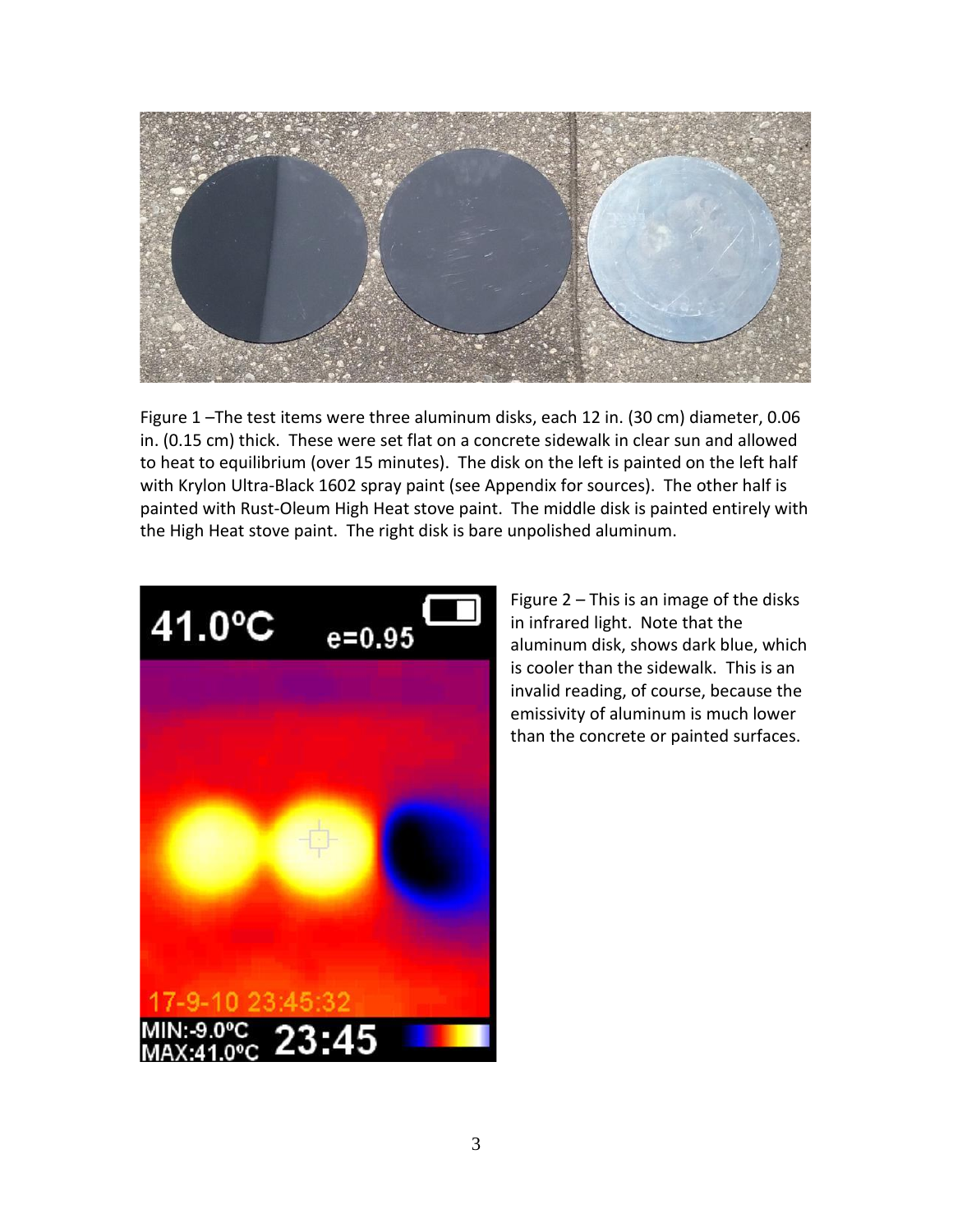

Figure 3 - This is a closeup of the first disk which is half Krylon Ultra-Black (left half) and half Rust-Oleum stove paint. This is the image in visible light. The Ultra-Black paint has an emissivity of 0.96 (or reflectivity of 0.04) from 2 to 5 microns and 0.95 from 8.5 to 14 microns, according to the NASA reference data.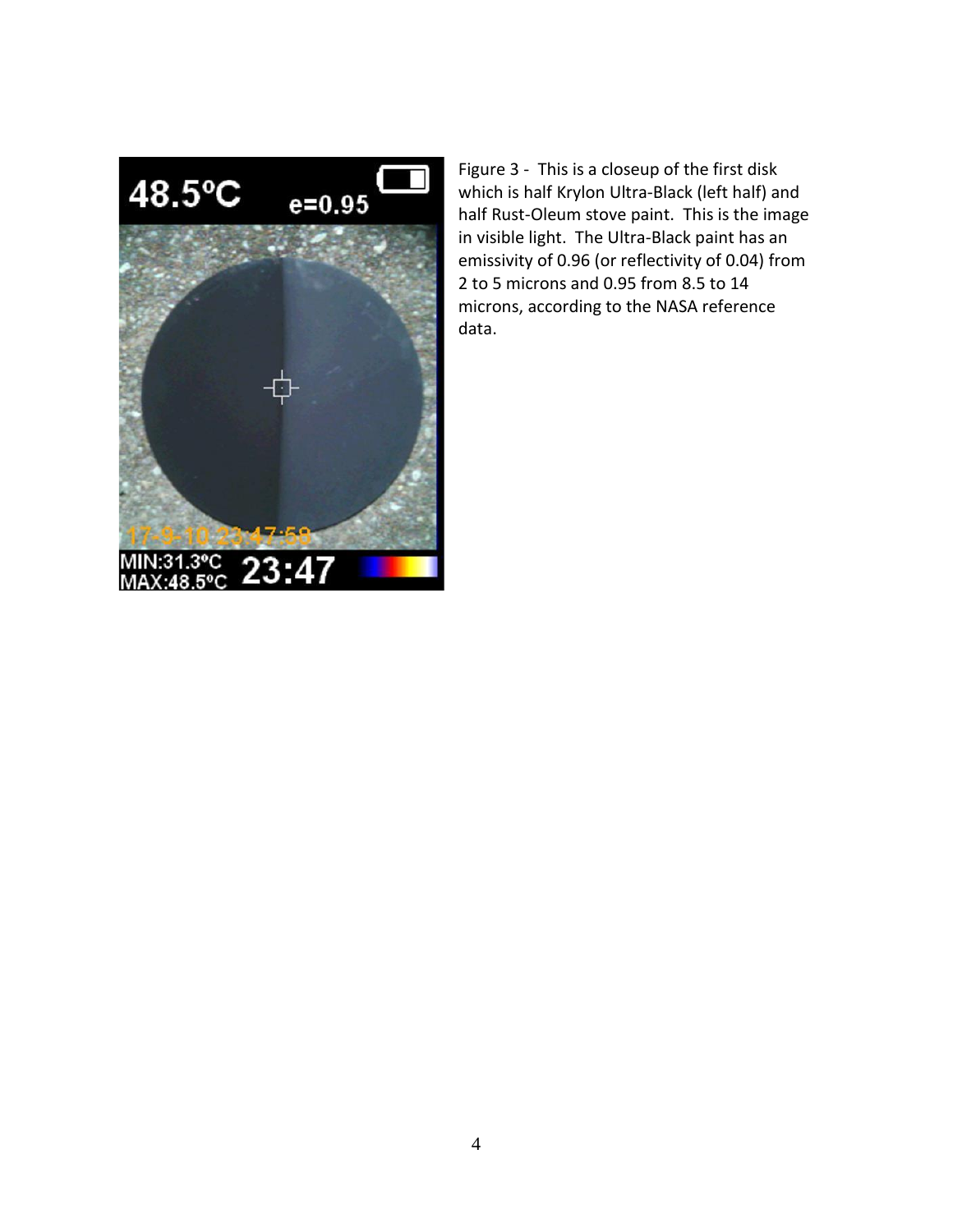

Figure 4 – This is an image of the two-tone disk in the infrared. The temperature on the darker side of the disk is reading 50.1°C.

Figure 5. The sensor is pointing to the area with stove paint. Its temperature reads 47.1 deg. C.

The Ultra-Black paint is 3 degrees hotter. If it were placed on a separate disk, it would probably be higher. This experiment should be repeated accordingly, and other paints should also be tried.

Although 3 deg. C is not a major improvement, this experiment does illustrate that not all black paints are alike. The Krylon Ultra-Black spray paint is reputed by some to be the best black paint that is readily available in the US. There were some others slightly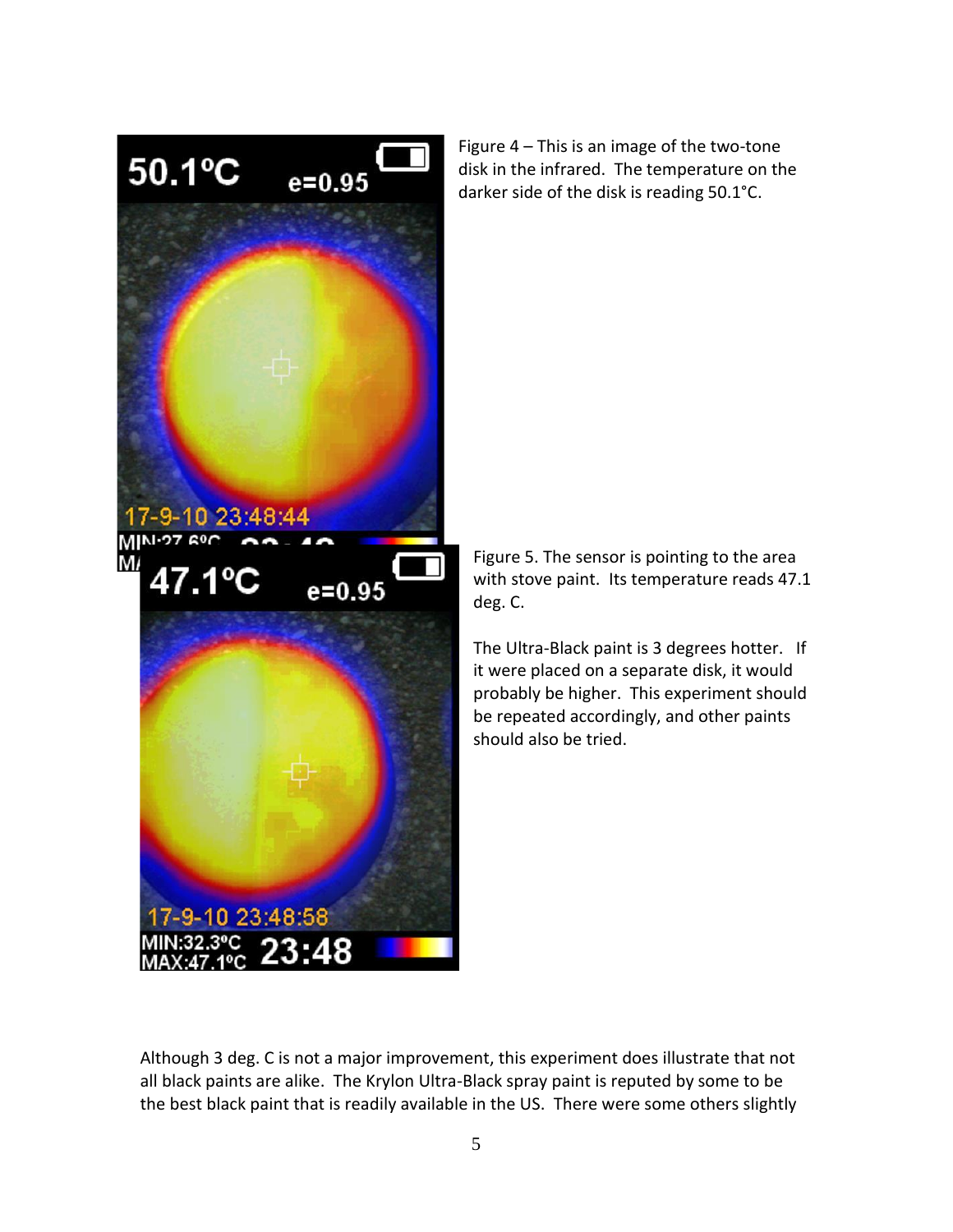better that sold under brand names Nextel Suede, Alexit Velvet etc. but they do not appear to be readily available. The Appendix lists several sources of affordable black paints that may also be candidates for solar cooking application.

#### **Application to cooking pots**

To make a more relevant application to cooking, an experiment was conducted to compare the temperature of two identical pots. One of the pots was spray painted with Ultra-Black paint and allowed to dry. The other pot was an original black painted pot as supplied with Haines solar cookers. The experiment used the previously-described instrument package which has four thermocouples available for comparisons (see TR-09.1). Two thermocouples were taped 4 cm. above the bottom of each pot. The pots were then inverted and left in the Sun on a flat surface to heat to equilibrium temperature, as shown in Figure 6.



Figure 6. Experimental setup to compare performance of two types of paint; the Ultra-Black painted pot is on the left.

The temperatures in each pot were recorded every minute over the course of 200 minutes. For the first 100 minutes, the experiment proceeded as shown in Figure 6. For the second 100 minutes, the four thermocouples were brought together in one pot so that any calibration differences between them could be determined. When the calibration differences were subtracted, it was found that the temperature difference due to paint was 0.62 deg. C. So the Ultra-Black painted pot was slightly hotter than the original pot, but we judge this to be an insignificant improvement. A more general conclusion is that any black painted pot will probably provide adequate performance.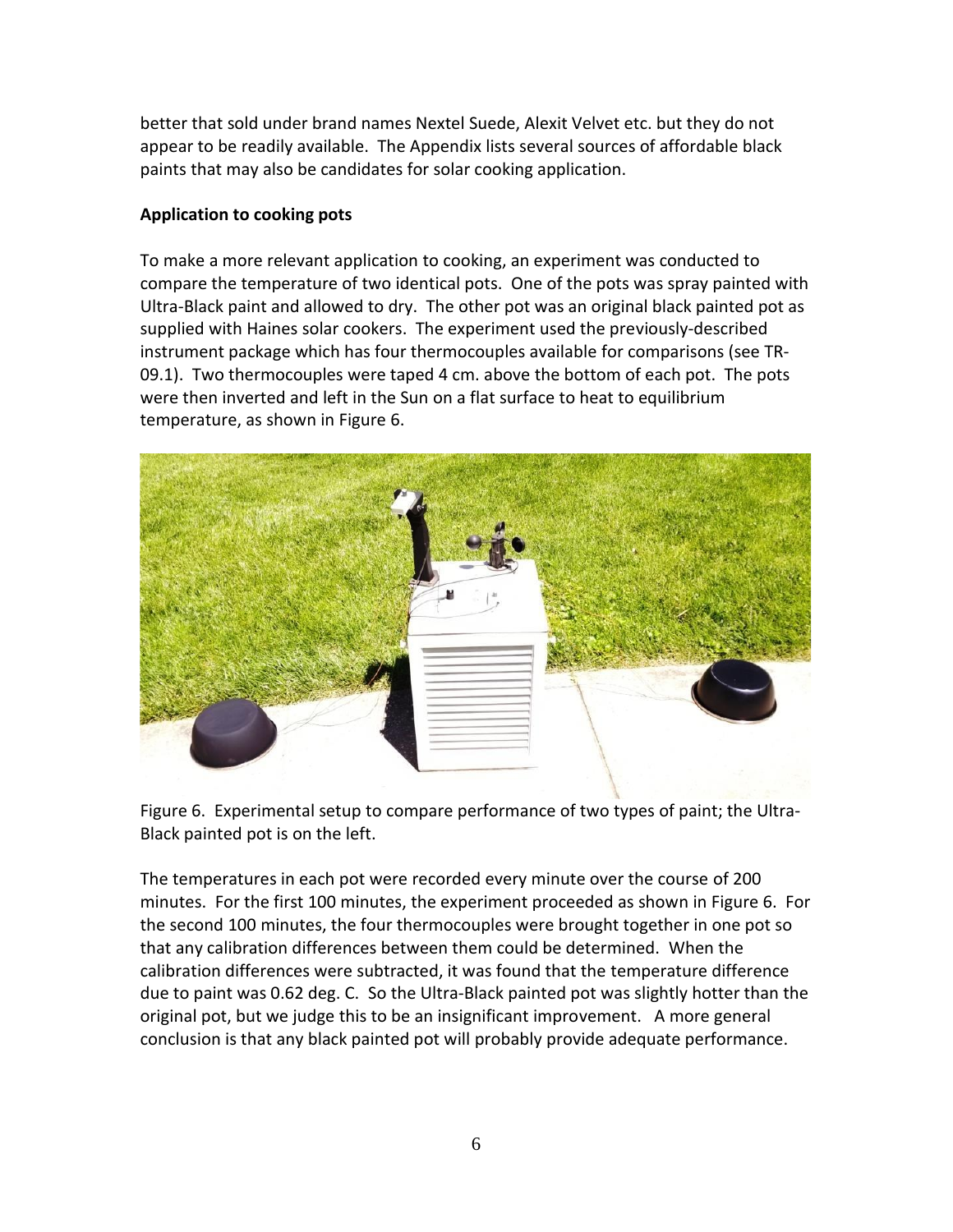#### **Durability of paints**

The selection of an appropriate paint or surface treatment for solar cookers involves other requirements in addition to its optical effectiveness. First of all, the coating must be durable, especially when it is to be applied to cooking pots, which are subject to continual handling and washing.

Experiments show that the Krylon Ultra-Flat Black paint bonds better than the Rust-Oleum High Heat paint. However, applying any spray paint directly on clean metal surfaces results in a coating that is not very durable and will readily flake off during normal use. Durability of any paint may be improved by light sanding and using a primer before painting, and oven curing at 450°F after painting. These extra steps will add to manufacturing labor time and cost. Ideally, pots with a flat black enamel coating are preferred, if available -- they would not need to be painted at all. But experiments on optical performance of any such materials should be done, using the technique described above.

### **Toxicity of black paints**

All paints contain volatile organic compounds (VOCs) that serve to bind the pigment to the painted surface. VOCs are defined as organic compounds that have a boiling point less than 250'C. Many VOCs are toxic to some degree. The EPA has classified these compounds in its online database at<https://comptox.epa.gov/dashboard>). A typical black paint includes VOCs such as acetone, xylene, n-butyl acetate, and ethyl 3 ethoxypropionate as solvents, propane and butane as propellants, and carbon black as a pigment. Spray paints also include organic propellants, which are gases like propane and butane. The detailed data on composition is provided in Safety Data Sheets, which are available for most commercial products at<http://www.paintdocs.com/>

The VOCs evaporate when initially applied, but some remain. This will require a "burnin" period during which the pots are heated to a high temperature in open air. This is a standard practice that the EPA recommends for any type of cookstove.

As with durability, ideally a pot with a flat black enamel or ceramic surface would be preferable to any painted cooking pot. Hence clay or ceramic pots should also be investigated for possible application for low-powered solar cookers.